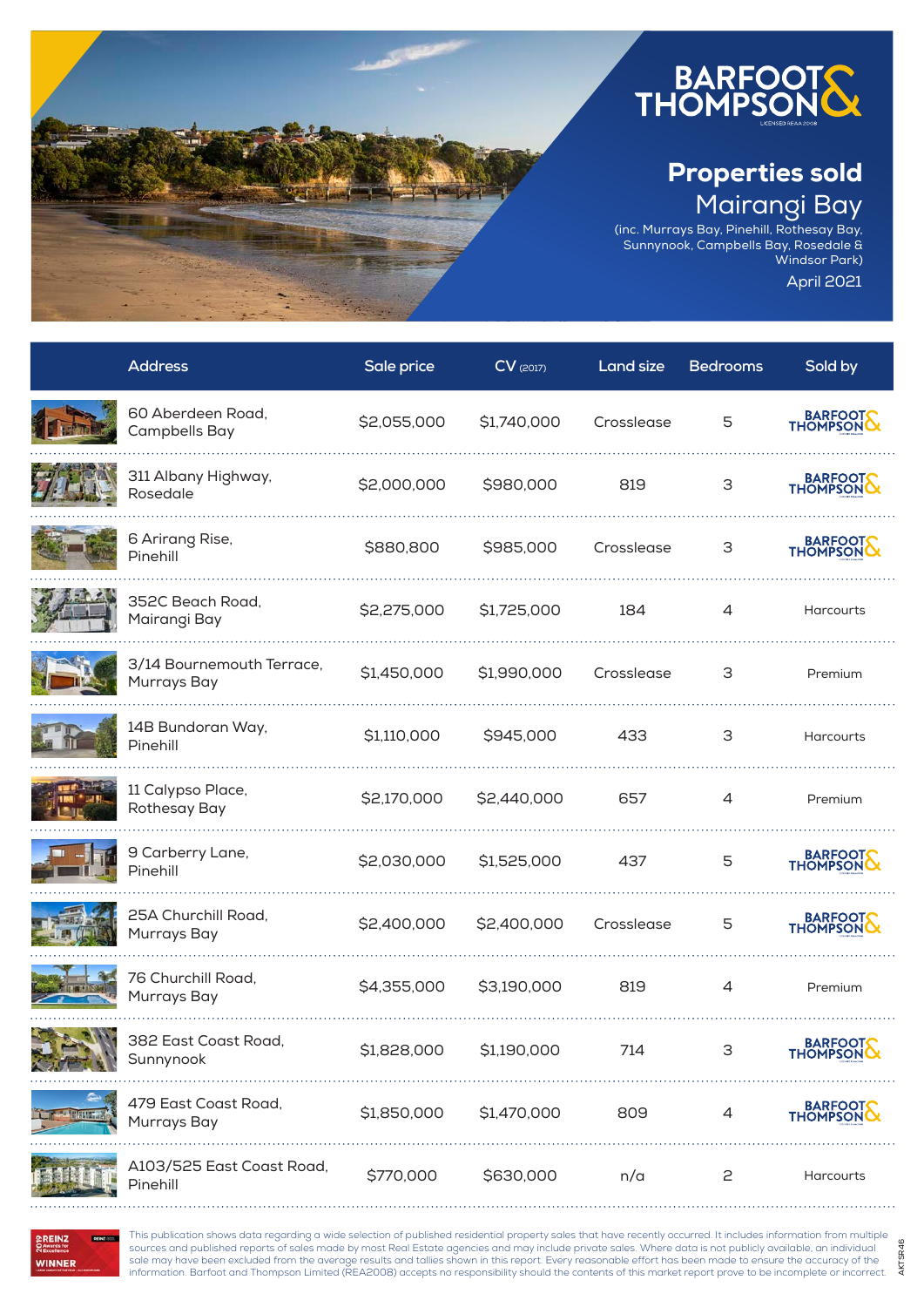

AKTSR46

AKTSR46

(inc. Murrays Bay, Pinehill, Rothesay Bay, Sunnynook, Campbells Bay, Rosedale & Windsor Park) April 2021

| <b>Address</b>                        | Sale price  | $CV$ (2017) | <b>Land size</b> | <b>Bedrooms</b> | Sold by             |
|---------------------------------------|-------------|-------------|------------------|-----------------|---------------------|
| B303/525 East Coast Road,<br>Pinehill | \$814,000   | \$680,000   | n/a              | 3               | BARFOOT             |
| 614B East Coast Road,<br>Pinehill     | \$815,000   | \$650,000   | 285              | 3               | Ray White           |
| 2/19 Erica Road,<br>Sunnynook         | \$780,000   | \$855,000   | Crosslease       | З               | Ray White           |
| 21A Garadice Road,<br>Rothesay Bay    | \$1,995,000 | \$1,560,000 | 950              | 4               | Harcourts           |
| 4 Greville Road,<br>Pinehill          | \$2,620,000 | \$1,475,000 | 1108             | 4               | Harcourts           |
| 2/7 Kerria Place,<br>Sunnynook        | \$1,001,000 | \$940,000   | 207              | $\overline{4}$  | Harcourts           |
| 3/7 Kerria Place,<br>Sunnynook        | \$1,100,000 | \$970,000   | 228              | 5               | <b>Harcourts</b>    |
| 4/7 Kerria Place,<br>Sunnynook        | \$1,150,000 | \$1,050,000 | 230              | 5               | Harcourts           |
| 27 Kilkelly Avenue,<br>Pinehill       | \$1,975,000 | \$1,625,000 | 868              | 5               | BARFOOT             |
| 86 Killybegs Drive,<br>Pinehill       | \$1,960,000 | \$1,675,000 | 542              | 5               | BARFOOT             |
| 21 Knights Road,<br>Rothesay Bay      | \$2,905,000 | \$1 080 000 | 924              | 3               | <b>Bayleys</b>      |
| 22 Korotaha Terrace,<br>Rothesay Bay  | \$1,640,000 | \$1,300,000 | 1105             | 5               | BARFOOT<br>THOMPSON |
| 2/48 Kowhai Road,<br>Campbells Bay    | \$1,950,000 | \$1,550,000 | Crosslease       | 4               | Harcourts           |

**CREINZ**<br>O Awards for **RENZ** USA **WINNER** 

**CONTRACTOR** t.

**SALE** 

**RANGE** 

**The Second Control** 

This publication shows data regarding a wide selection of published residential property sales that have recently occurred. It includes information from multiple sources and published reports of sales made by most Real Estate agencies and may include private sales. Where data is not publicly available, an individual sale may have been excluded from the average results and tallies shown in this report. Every reasonable effort has been made to ensure the accuracy of the information. Barfoot and Thompson Limited (REA2008) accepts no responsibility should the contents of this market report prove to be incomplete or incorrect.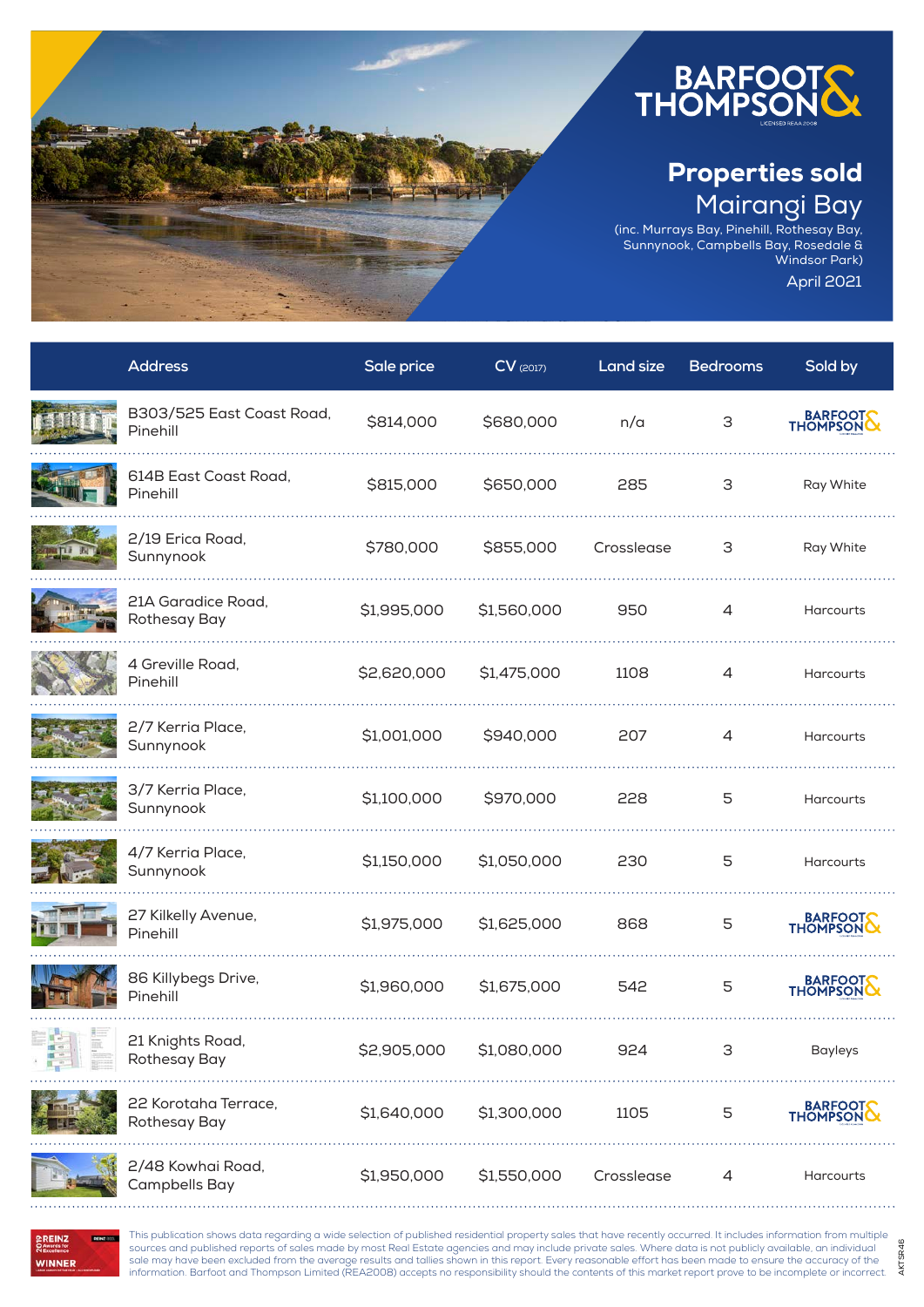

AKTSR46

AKTSR46

(inc. Murrays Bay, Pinehill, Rothesay Bay, Sunnynook, Campbells Bay, Rosedale & Windsor Park) April 2021

| <b>Address</b>                           | Sale price  | $CV$ (2017) | <b>Land size</b> | <b>Bedrooms</b> | Sold by             |
|------------------------------------------|-------------|-------------|------------------|-----------------|---------------------|
| 2A Landsberg Way,<br><b>Windsor Park</b> | \$1,436,000 | \$1,225,000 | Crosslease       | 4               | BARFOOTS            |
| 10/26 Lovell Court,<br>Rosedale          | \$480,000   | \$390,000   | n/a              | $\mathbf{1}$    | Harveys             |
| 21 Lyford Crescent,<br>Sunnynook         | \$1,820,000 | \$1,275,000 | 1153             | З               | BARFOOT             |
| 48 Lyons Avenue,<br>Murrays Bay          | \$2,117,000 | \$1,400,000 | 809              | $\overline{4}$  | Harcourts           |
| 26 Macnay Way,<br>Murrays Bay            | \$1,495,000 | \$1,380,000 | 999              | 4               | Harcourts           |
| 11B Montgomery Avenue,<br>Rothesay Bay   | \$2,775,000 | \$2,125,000 | 317              | $\overline{4}$  | Harcourts           |
| 39 Penzance Road,<br>Mairangi Bay        | \$1,060,000 | \$870,000   | Crosslease       | 3               | BARFOOT             |
| 50A Penzance Road,<br>Mairangi Bay       | \$1,202,000 | \$1,290,000 | 862              | 2               | <b>Bayleys</b>      |
| 2/56 Penzance Road,<br>Mairangi Bay      | \$1,880,000 | \$1,530,000 | Crosslease       | $\overline{4}$  | Harcourts           |
| 10 Ponui Place,<br>Mairangi Bay          | \$1,865,000 | \$1,640,000 | 799              | З               | Prestige RE         |
| 47 Rothesay Bay Road,<br>Rothesay Bay    | \$4,200,000 | \$3,010,000 | 1100             | 4               | Precision RE        |
| 106 Saddleback Rise,<br>Murrays Bay      | \$1,375,000 | n/a         | 477              | 4               | BARFOOT             |
| 21 Salamanca Road,<br>Sunnynook          | \$2,000,000 | \$1,175,000 | 1007             | 5               | BARFOOT<br>THOMPSON |

**CREINZ**<br>Odamarda for **RENZ** USA **WINNER** 

This publication shows data regarding a wide selection of published residential property sales that have recently occurred. It includes information from multiple sources and published reports of sales made by most Real Estate agencies and may include private sales. Where data is not publicly available, an individual sale may have been excluded from the average results and tallies shown in this report. Every reasonable effort has been made to ensure the accuracy of the information. Barfoot and Thompson Limited (REA2008) accepts no responsibility should the contents of this market report prove to be incomplete or incorrect.